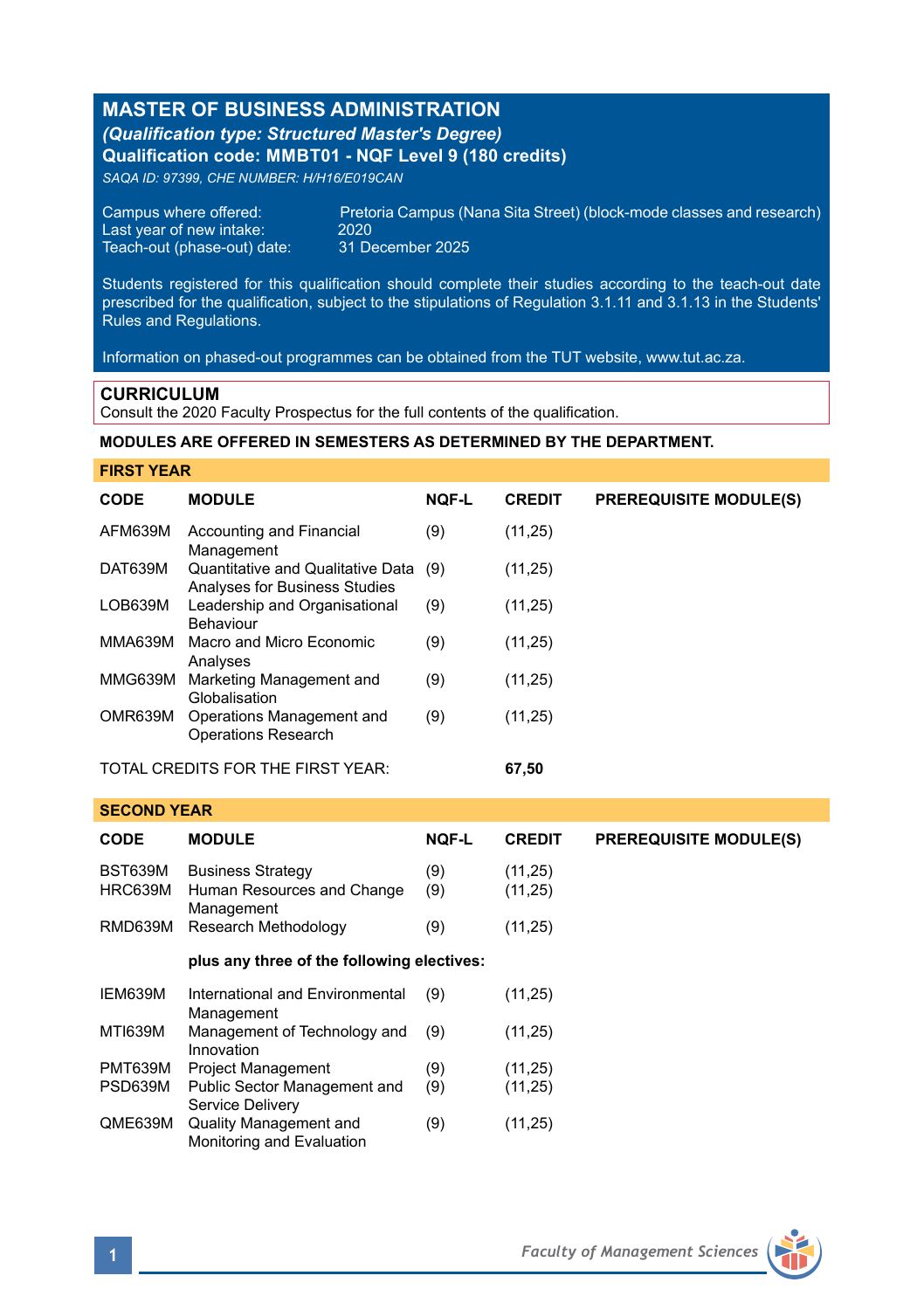| TED639M | Technological Entrepreneurship<br>and Sustainable Development | (11,25) |
|---------|---------------------------------------------------------------|---------|
|         |                                                               |         |

# TOTAL CREDITS FOR THE SECOND YEAR: **67,50**

**THIRD YEAR** Students will only be allowed to register for the following after a proposal has been approved. (Refer to paragraph f in the remarks)

| <b>CODE</b>                          | <b>MODULE</b>                                                                         | <b>NOF-L</b> | <b>CREDIT</b>       | <b>PREREQUISITE MODULE(S)</b> |
|--------------------------------------|---------------------------------------------------------------------------------------|--------------|---------------------|-------------------------------|
| MBA639M<br>MBA639R                   | MBA Dissertation (year module)<br>MBA Dissertation (year module)<br>(re-registration) | (9)<br>(9)   | (45,00)<br>(00, 00) | Research Methodology          |
| TOTAL CREDITS FOR THE THIRD YEAR:    |                                                                                       |              | 45.00               |                               |
| TOTAL CREDITS FOR THE QUALIFICATION: |                                                                                       |              | 180                 |                               |

# **MODULE INFORMATION (OVERVIEW OF SYLLABUS)**

The syllabus content is subject to change to accommodate industry changes. Please note that a more detailed syllabus is available at the Department or in the study guide that is applicable to a particular module. At time of publication, the syllabus content was defined as follows:

**A**

### **ACCOUNTING AND FINANCIAL MANAGEMENT (AFM639M) 1 X 4-HOUR PAPER (OPEN BOOK)** *(Module custodian: Tshwane School for Business and Society)*

South African accounting procedures and guidelines for business administrators, the South African tax system, time value of money, financial statement analysis and interpretation, working capital management, investment in capital projects, financing decisions, dividend decisions, business valuation, mergers and take-overs, objectives of managerial finance, cost analysis and behaviour patterns, costing systems and cost allocation, budget planning and control, decision-making, performance budget planning and control, performance appraisal through statement analysis, activity-based accounting, strategic management accounting and control. (Total tuition time: ± 40 hours)

# **B**

## **BUSINESS STRATEGY (BST639M) 1 X 4-HOUR PAPER (OPEN BOOK)**

# *(Module custodian: Tshwane School for Business and Society)*

Introduction to Strategy. Nature and value of strategic management, the strategic management process, strategic positioning. Strategic capabilities. Strategic purpose and culture. Strategic directions and corporate level strategy. International strategy. Strategic innovation, entrepreneurship and evaluation of strategy. Strategy in action: development process and organising for success. Strategy in action: resourcing, change management and practice. (Total tuition time: ± 36 hours)

# **H**

### **HUMAN RESOURCES AND CHANGE MANAGEMENT (HRC639M) 1 X 4-HOUR PAPER (OPEN BOOK)** *(Module custodian: Tshwane School for Business and Society)*

Optimal management strategies, manpower utilisation, the rights and responsibilities of employees, labour related matters in the context of South Africa, commonly used global and local human resources management strategies, environmental issues, affirmative action, human resource development, factors that affect human productivity in complex organisations, creating a strategic organisation, creating a learning organisation, the professional development and training of employees in complex organisations, strategic industrial relations management, key success factors and measures, implementation of strategies, performance management contracts, assessment of productivity at the workplace, good governance, utilisation of modern and innovative methods, sharing and dissemination of business-related and personal information at the workplace, utilisation of latest technologies, software applications, problem-solving and decision-making, data warehousing, information systems, and e-commerce. (Total tuition time: ± 40 hours)

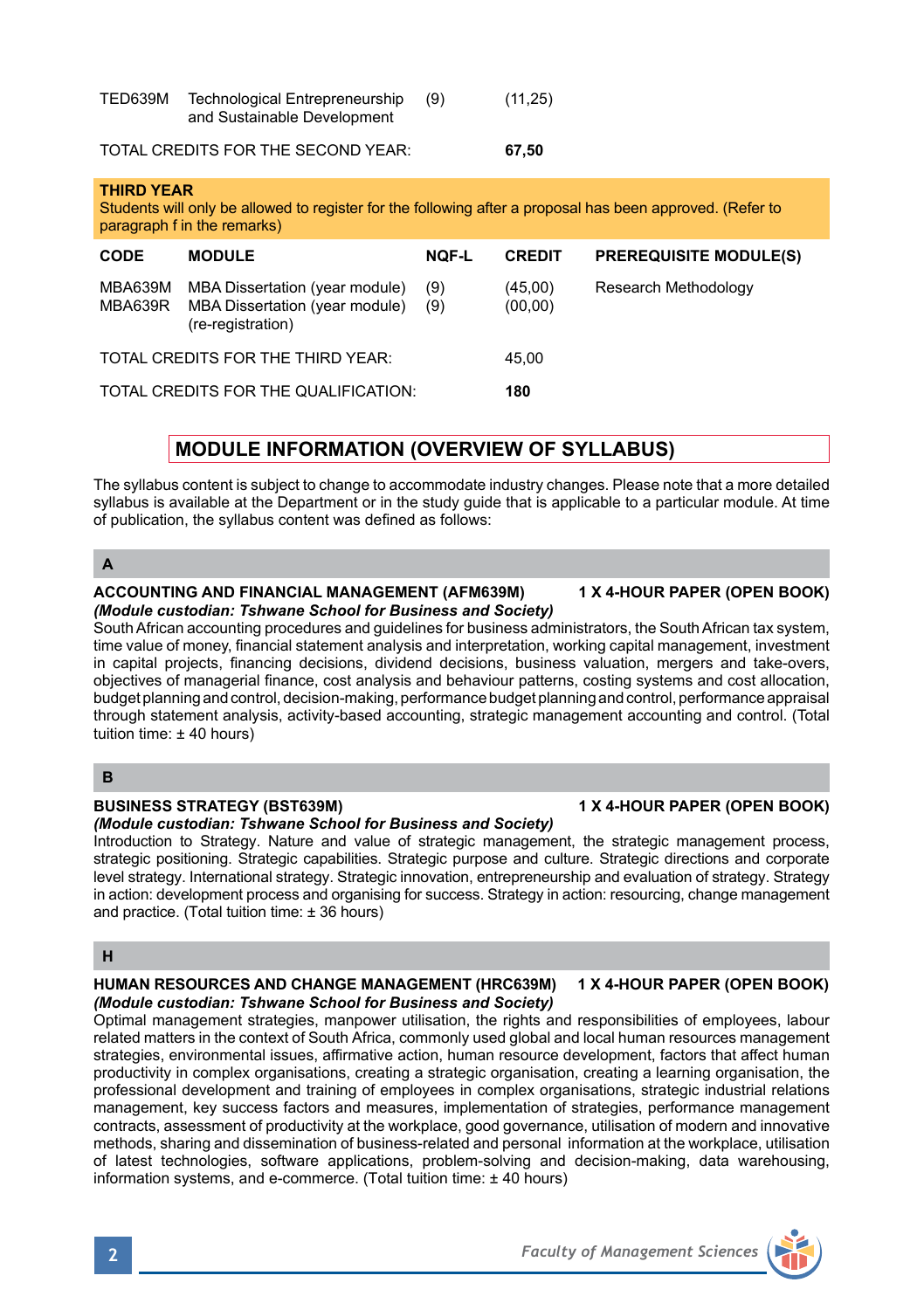### **INTERNATIONAL AND ENVIRONMENTAL 1 X 4-HOUR PAPER (OPEN BOOK) MANAGEMENT (IEM639M)**

### *(Module custodian: Tshwane School for Business and Society)*

Principles of international management, the development, operation and maintenance of multinational operations, Knowledge and skills that are required for successful international entrepreneurial operations, basics of environmental management systems, overview of environmental standards, the ISO 14000 Series of Standards, environmental impacts and legal requirements, environmental aspects and impacts, planning an environmental policy, environmental auditing, eco-balances, environmental reporting, developing an environmental management programme, operational control, and emergency preparedness and response. (Total tuition time: ± 40 hours)

### **L**

### **LEADERSHIP AND ORGANISATIONAL BEHAVIOUR (LOB639M) 1 X 4-HOUR PAPER (OPEN BOOK)** *(Module custodian: Tshwane School for Business and Society)*

Good leadership, good corporate governance, effective leadership in the South African context, the human side of enterprise from a wholesome perspective of spirit, soul, body and social dimensions, teams, individuals, and networks in the context of the determinants of group culture, managing the performance of individual subordinates, establishing productive relationships with peers and seniors over whom the manager has no formal authority, successful leaders in action, developing a vision of the future, aligning the organisation behind the vision of the organisation, motivating people to achieve the vision of the organisation, designing effective organisations and changing them to achieve superior performance. (Total tuition time: ± 40 hours)

### **M**

### **MACRO AND MICRO ECONOMIC ANALYSES (MMA639M) 1 X 4-HOUR PAPER (OPEN BOOK)** *(Module custodian: Tshwane School for Business and Society)*

Principles of macroeconomic analysis, introduction to microeconomic analysis, the economic model of the firm, revenue and demand analysis, elasticity, production cost and analysis, estimation demand and cost, profitability analysis, profit maximisation, market structure and competition, pricing strategies, decision and risk analysis. (Total tuition time: ± 40 hours)

### **MANAGEMENT OF TECHNOLOGY AND INNOVATION (MTI639M) 1 X 4-HOUR PAPER (OPEN BOOK)** *(Module custodian: Tshwane School for Business and Society)*

Principles of innovation in business and entrepreneurial sciences, value creation, the various types of innovation, the relationship between technology and innovation, tools and resources that are vital for the effective management of technology in business enterprises, managing technological breakthroughs as the catalyst for new innovative products and or processes. (Total tuition time: ± 40 hours)

### **MARKETING MANAGEMENT AND GLOBALISATION (MMG639M) 1 X 4-HOUR PAPER (OPEN BOOK)** *(Module custodian: Tshwane School for Business and Society)*

Optimal local and global marketing strategies, market segmentation, market information and research, product strategy, pricing strategy, distribution strategy, sales and selling, promotion strategy, planning and strategies, the impact of globalisation on marketing goods and services locally and internationally. (Total tuition time: ± 40 hours)

## **MBA DISSERTATION (MBA639M/R) MINI-DISSERTATION ASSESSMENT**

## *(Module custodian: Tshwane School for Business and Society)*

Conducting research and writing a dissertation. The foundation of the dissertation is the Research Methodology module. (Total tuition time: no formal tuition)

# **3** *Faculty of Management Sciences*

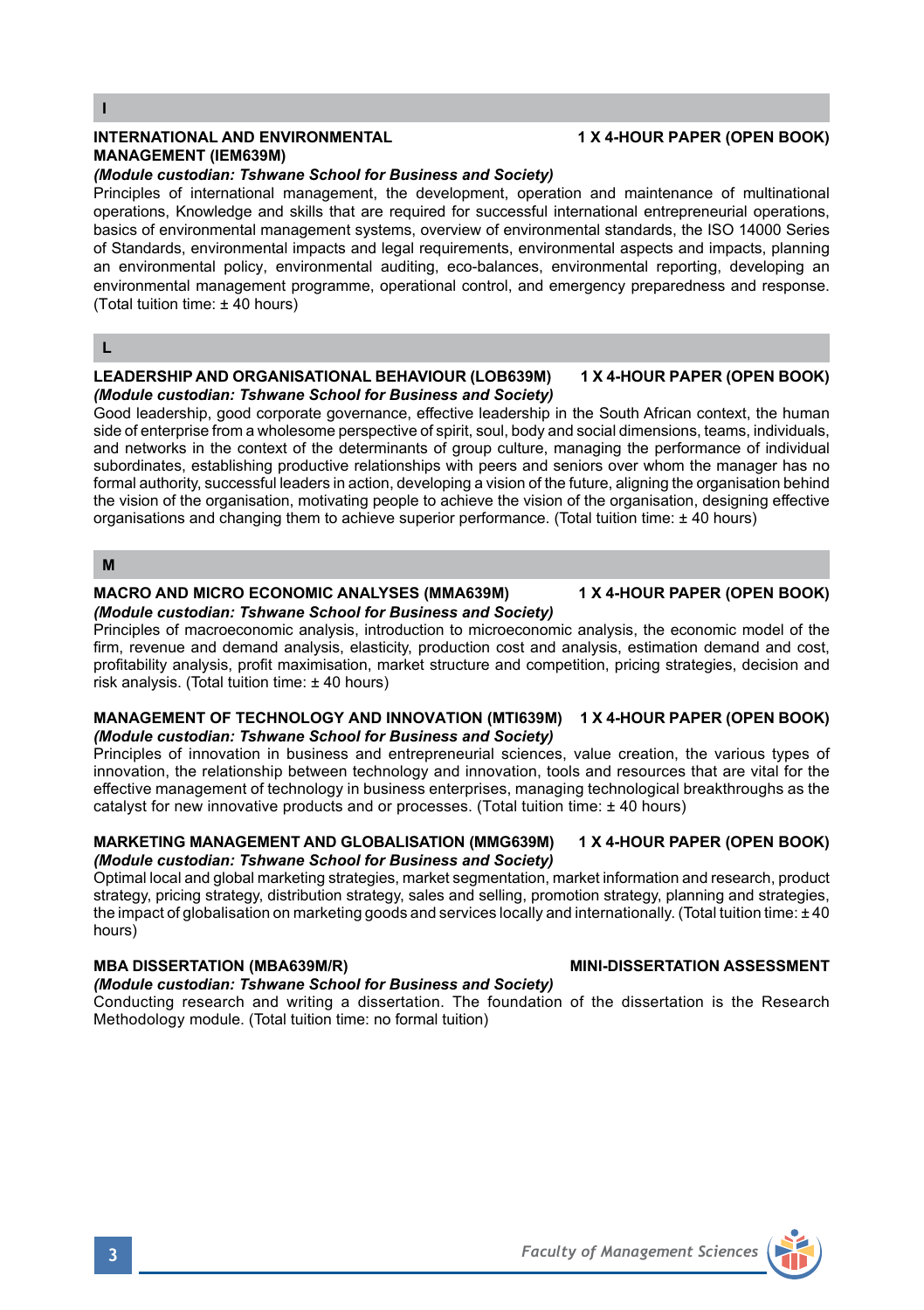### **OPERATIONS MANAGEMENT AND OPERATIONS 1 X 4-HOUR PAPER (OPEN BOOK) RESEARCH (OMR639M)**

# *(Module custodian: Tshwane School for Business and Society)*

External environment and stakeholders, the logistics concept, strategic approaches to logistics, operations and material flow, elements of a supply chain, inbound logistics, production requirements through purchasing, the production system, design and productivity, production planning and control, the impact of inventory on production, inventory management, outbound logistics, operations management in service industries, relevance of operations research to entrepreneurial and management studies, constraints and feasible solutions, linear programming, decision analysis, production of goods or services, scheduling, networking, facility location, management of service systems, and quality assurance. (Total tuition time: ± 40 hours)

**P**

## **PROJECT MANAGEMENT (PMT639M) 1 X 4-HOUR PAPER (OPEN BOOK)**

## *(Module custodian: Tshwane School for Business and Society)*

Topics such as principles of project management, qualities of a good project leader, planning and organising projects, SWOT analysis, project implementation, PERT analysis, network analysis, lags, leads and floats, precedence diagrams, early start and early finish, forward pass, backward pass, earned value analysis, monitoring, evaluation and control. (Total tuition time: ± 40 hours)

## **PUBLIC SECTOR MANAGEMENT AND SERVICE 4 MILE 1 X 4-HOUR PAPER (OPEN BOOK) DELIVERY (PSD639M)**

## *(Module custodian: Tshwane School for Business and Society)*

Principles of social services, the South African public sector, South African Local Government and Municipalities, performance management contracts in the South African public service sector, Key Performance Areas, Key Performance Indicators, mentoring, evaluation and control in the South African public service sector, good governance and leadership in the South African public service sector, accountability, transparency, fairness, equitable distribution of resources, the role of the private sector in ensuring optimal service delivery, functions of the South African Auditor-General, the South African Batho Pele principles, the role of the South African judiciary and media in ensuring adequate service delivery in the public sector. (Total tuition time: ± 40 hours)

### **Q**

### **QUANTITATIVE AND QUALITATIVE DATA ANALYSES FOR 1 X 4-HOUR PAPER BUSINESS STUDIES (DAT639M)**

### *(Module custodian: Tshwane School for Business and Society)*

As part of the quantitative aspect of study, the module introduces students to types of variables, frequency tables for categorical variables, summary statistics for continuous variables, one and two-sample tests of hypotheses and confidence intervals, two-by-two tests of associations, simple and multiple linear regression and correlation analysis, binary logistic regression analysis, analysis of variance, financial calculations for business studies, factor analysis, time series analysis, sample size calculations, the design of questionnaires, and proposal writing. As part of the qualitative aspect of study, the module will cover topics such as in-depth interviews, coding, text analysis, thematic analysis, discourse analysis and triangulation. Statistical packages such as SPSS, STATA, NVIVO and Atlas.ti will be used for teaching the module. (Total tuition time: ± 40 hours)

# **QUALITY MANAGEMENT AND MONITORING AND 1 X 4-HOUR PAPER (OPEN BOOK) EVALUATION (QME639M)**

## *(Module custodian: Tshwane School for Business and Society)*

Principles of quality management and monitoring and evaluation, factors that affect quality, total quality management, steps in the improvement of quality, relevant techniques and philosophies, statistical process control, documentation systems, enhancing management for quality (planning, organising, leading, controlling), growth, technology and innovation, process and document ownership, ISO 900, monitoring, evaluation and control principles in the South African public and private sectors. (Total tuition time: ± 40 hours)